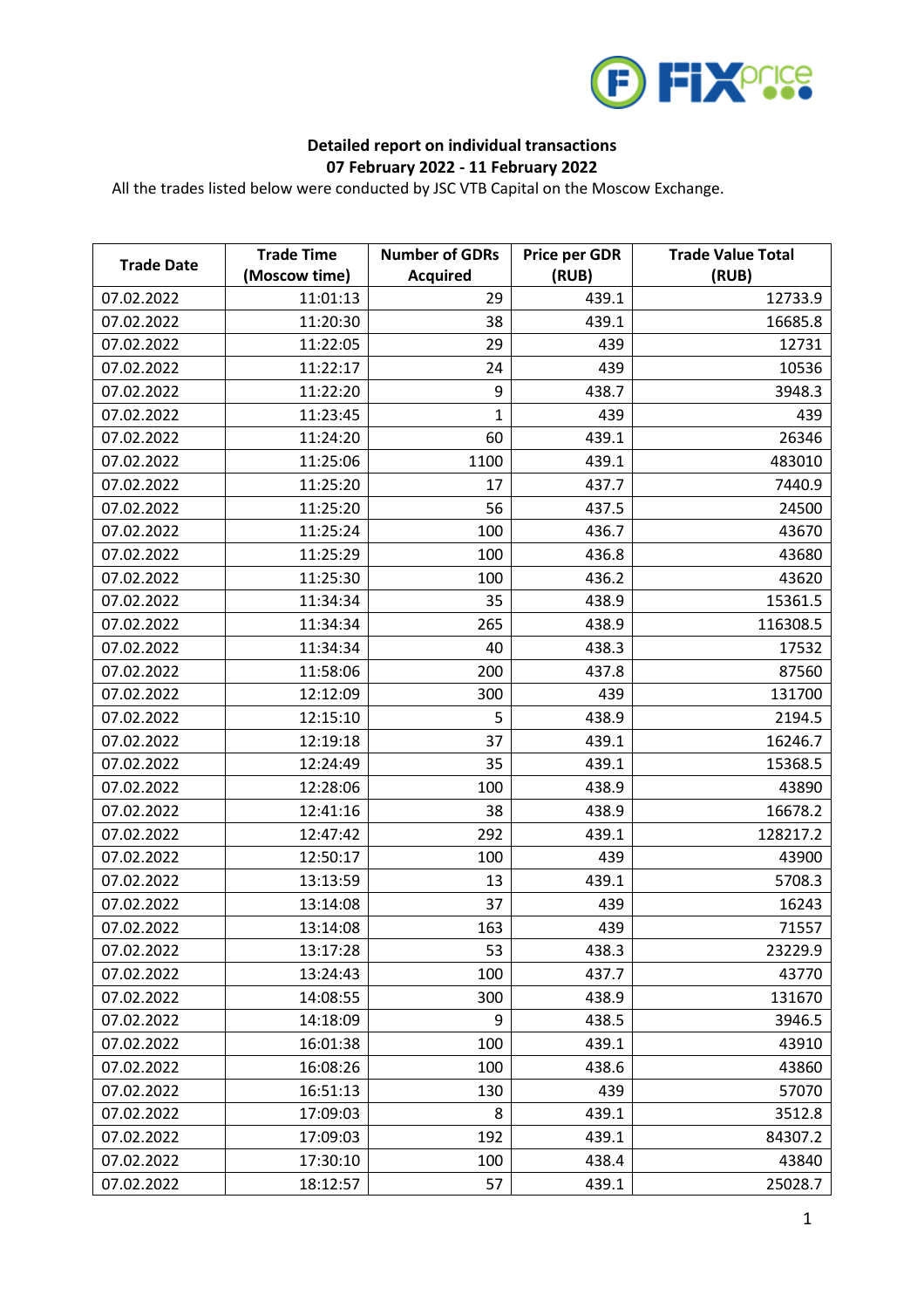

| 07.02.2022 | 18:13:08 | 29             | 439   | 12731    |
|------------|----------|----------------|-------|----------|
| 08.02.2022 | 10:34:28 | 965            | 443.5 | 427977.5 |
| 08.02.2022 | 10:34:28 | 44             | 443.2 | 19500.8  |
| 08.02.2022 | 10:34:28 | 1              | 443   | 443      |
| 08.02.2022 | 10:36:34 | 100            | 442.9 | 44290    |
| 08.02.2022 | 10:57:21 | 28             | 442.6 | 12392.8  |
| 08.02.2022 | 11:06:27 | 100            | 443.3 | 44330    |
| 08.02.2022 | 11:06:27 | 100            | 442.8 | 44280    |
| 08.02.2022 | 11:08:36 | 33             | 441.5 | 14569.5  |
| 08.02.2022 | 11:11:56 | 11             | 441.6 | 4857.6   |
| 08.02.2022 | 11:14:51 | 44             | 441.6 | 19430.4  |
| 08.02.2022 | 11:15:30 | 20             | 441.6 | 8832     |
| 08.02.2022 | 11:21:28 | $\overline{7}$ | 442.1 | 3094.7   |
| 08.02.2022 | 11:25:39 | 86             | 442   | 38012    |
| 08.02.2022 | 11:26:51 | 1              | 442.1 | 442.1    |
| 08.02.2022 | 11:30:36 | 52             | 442   | 22984    |
| 08.02.2022 | 11:35:31 | 48             | 442   | 21216    |
| 08.02.2022 | 12:37:18 | 14             | 441.9 | 6186.6   |
| 08.02.2022 | 12:37:18 | 431            | 441.9 | 190458.9 |
| 08.02.2022 | 12:40:31 | 3              | 441.5 | 1324.5   |
| 08.02.2022 | 12:43:26 | 95             | 441.6 | 41952    |
| 08.02.2022 | 12:53:13 | 100            | 443.3 | 44330    |
| 08.02.2022 | 14:38:02 | 95             | 443.4 | 42123    |
| 08.02.2022 | 14:38:02 | 5              | 443.4 | 2217     |
| 08.02.2022 | 14:47:10 | 100            | 443.3 | 44330    |
| 08.02.2022 | 14:49:16 | 23             | 443.1 | 10191.3  |
| 08.02.2022 | 14:52:04 | 1              | 443.5 | 443.5    |
| 08.02.2022 | 14:54:08 | 300            | 443.4 | 133020   |
| 08.02.2022 | 14:57:11 | 100            | 441.9 | 44190    |
| 08.02.2022 | 14:57:13 | 100            | 442.1 | 44210    |
| 08.02.2022 | 15:02:26 | $\mathbf{1}$   | 441.9 | 441.9    |
| 08.02.2022 | 15:02:59 | $\overline{2}$ | 442   | 884      |
| 08.02.2022 | 15:07:41 | 51             | 443.2 | 22603.2  |
| 08.02.2022 | 15:07:41 | 49             | 443.2 | 21716.8  |
| 08.02.2022 | 15:07:41 | 49             | 442.2 | 21667.8  |
| 08.02.2022 | 15:10:45 | 26             | 441.8 | 11486.8  |
| 08.02.2022 | 15:12:13 | 200            | 441.8 | 88360    |
| 08.02.2022 | 15:21:36 | 4              | 441.8 | 1767.2   |
| 08.02.2022 | 15:21:36 | 96             | 441.8 | 42412.8  |
| 08.02.2022 | 15:39:31 | 6              | 442.3 | 2653.8   |
| 08.02.2022 | 15:40:08 | 1              | 442.3 | 442.3    |
| 08.02.2022 | 15:40:49 | 3              | 442.3 | 1326.9   |
| 08.02.2022 | 15:45:53 | 200            | 443   | 88600    |
| 08.02.2022 | 15:45:53 | 200            | 442.5 | 88500    |
| 08.02.2022 | 15:45:53 | 400            | 441.7 | 176680   |
| 08.02.2022 | 15:45:53 | 320            | 441.4 | 141248   |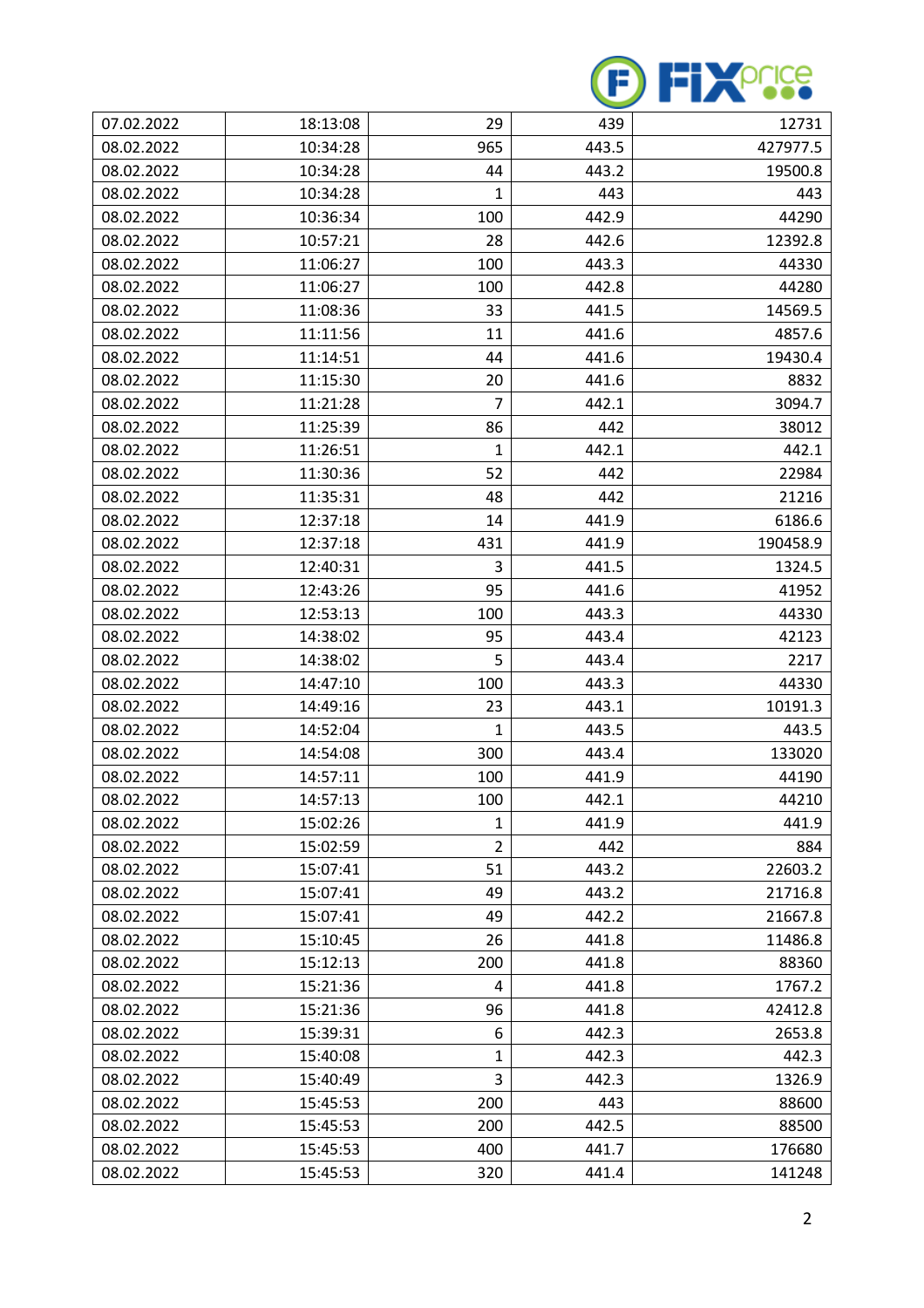

| 08.02.2022 | 15:52:32 | 80   | 442.8 | 35424     |
|------------|----------|------|-------|-----------|
| 09.02.2022 | 10:25:44 | 2400 | 439.9 | 1055760   |
| 09.02.2022 | 10:27:38 | 2267 | 442.3 | 1002694.1 |
| 09.02.2022 | 10:27:38 | 1989 | 442.3 | 879734.7  |
| 09.02.2022 | 10:27:38 | 1100 | 441.9 | 486090    |
| 09.02.2022 | 10:26:15 | 1085 | 439.5 | 476857.5  |
| 09.02.2022 | 10:25:44 | 1000 | 447.3 | 447300    |
| 09.02.2022 | 10:29:31 | 500  | 442.8 | 221400    |
| 09.02.2022 | 10:26:03 | 497  | 439.9 | 218630.3  |
| 09.02.2022 | 10:27:13 | 488  | 440.7 | 215061.6  |
| 09.02.2022 | 10:27:46 | 400  | 441   | 176400    |
| 09.02.2022 | 10:26:35 | 389  | 439.9 | 171121.1  |
| 09.02.2022 | 10:26:04 | 348  | 439.5 | 152946    |
| 09.02.2022 | 10:30:27 | 300  | 445.5 | 133650    |
| 09.02.2022 | 10:27:09 | 300  | 442.7 | 132810    |
| 09.02.2022 | 10:26:08 | 300  | 439.2 | 131760    |
| 09.02.2022 | 10:27:04 | 291  | 441.5 | 128476.5  |
| 09.02.2022 | 10:27:25 | 189  | 441   | 83349     |
| 09.02.2022 | 10:33:57 | 188  | 446.6 | 83960.8   |
| 09.02.2022 | 10:27:55 | 188  | 441.7 | 83039.6   |
| 09.02.2022 | 10:36:04 | 178  | 447   | 79566     |
| 09.02.2022 | 10:26:28 | 143  | 439.9 | 62905.7   |
| 09.02.2022 | 10:30:56 | 138  | 445.7 | 61506.6   |
| 09.02.2022 | 10:27:42 | 137  | 441.5 | 60485.5   |
| 09.02.2022 | 10:29:23 | 131  | 442.3 | 57941.3   |
| 09.02.2022 | 10:26:08 | 125  | 439.2 | 54900     |
| 09.02.2022 | 10:27:11 | 122  | 442.1 | 53936.2   |
| 09.02.2022 | 10:28:25 | 109  | 443.5 | 48341.5   |
| 09.02.2022 | 10:34:39 | 100  | 445.2 | 44520     |
| 09.02.2022 | 10:34:38 | 100  | 445.4 | 44540     |
| 09.02.2022 | 10:34:11 | 100  | 446.2 | 44620     |
| 09.02.2022 | 10:31:46 | 100  | 445.5 | 44550     |
| 09.02.2022 | 10:31:26 | 100  | 445.2 | 44520     |
| 09.02.2022 | 10:31:20 | 100  | 445.9 | 44590     |
| 09.02.2022 | 10:30:57 | 100  | 445.3 | 44530     |
| 09.02.2022 | 10:30:11 | 100  | 444.3 | 44430     |
| 09.02.2022 | 10:28:41 | 100  | 444.1 | 44410     |
| 09.02.2022 | 10:25:44 | 100  | 439.5 | 43950     |
| 09.02.2022 | 10:28:59 | 95   | 443.5 | 42132.5   |
| 09.02.2022 | 10:28:25 | 91   | 443.5 | 40358.5   |
| 09.02.2022 | 10:26:05 | 90   | 439.5 | 39555     |
| 09.02.2022 | 10:29:42 | 87   | 443   | 38541     |
| 09.02.2022 | 10:32:44 | 79   | 445.4 | 35186.6   |
| 09.02.2022 | 10:31:36 | 70   | 445.2 | 31164     |
| 09.02.2022 | 10:31:35 | 66   | 445.6 | 29409.6   |
| 09.02.2022 | 10:27:14 | 60   | 440.2 | 26412     |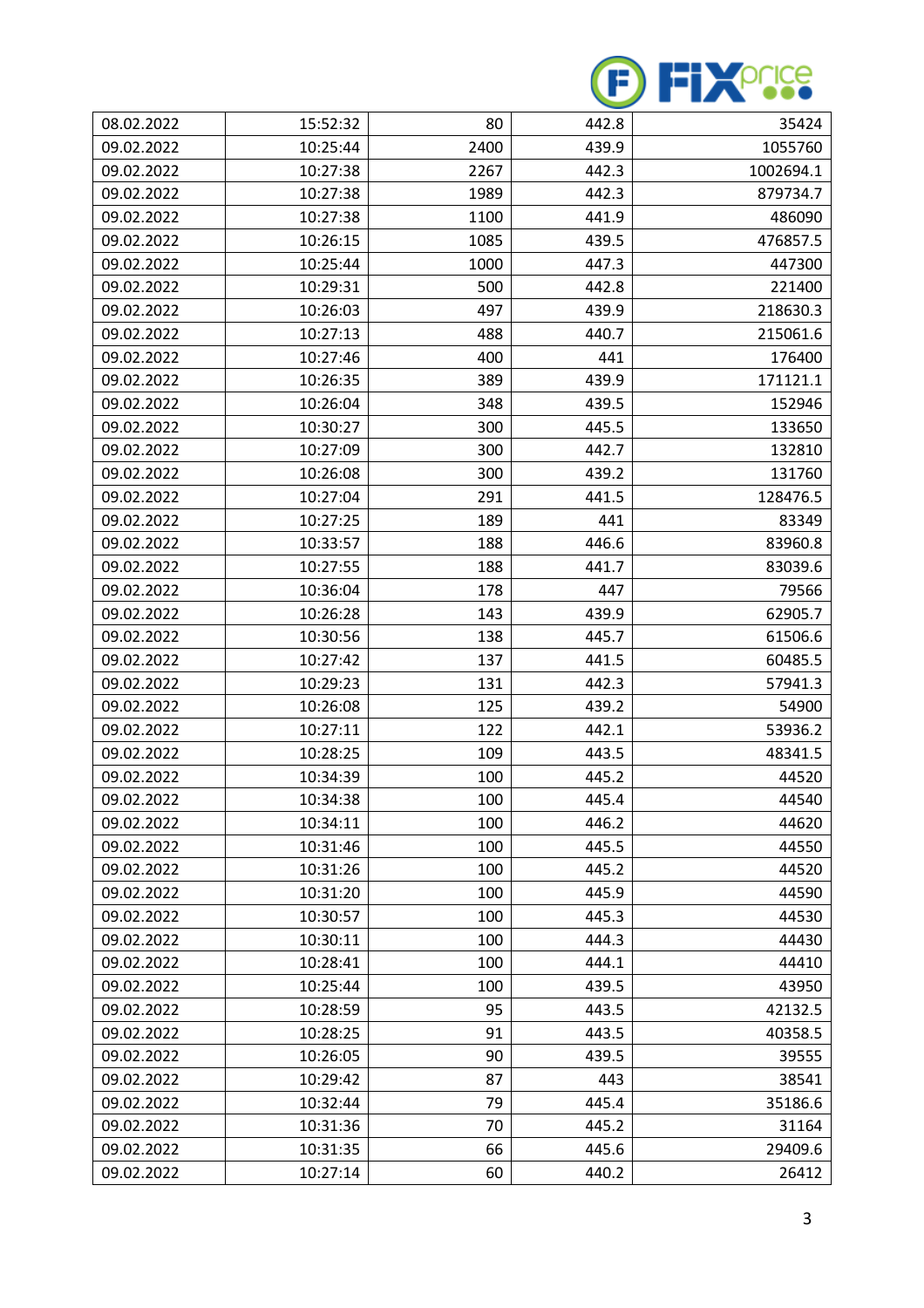

| 09.02.2022 | 10:32:57 | 57             | 446.2 | 25433.4  |
|------------|----------|----------------|-------|----------|
| 09.02.2022 | 10:32:28 | 57             | 445.9 | 25416.3  |
| 09.02.2022 | 10:28:55 | 40             | 443.8 | 17752    |
| 09.02.2022 | 10:27:26 | 37             | 440.4 | 16294.8  |
| 09.02.2022 | 10:31:35 | 34             | 445.6 | 15150.4  |
| 09.02.2022 | 10:27:25 | 29             | 440.8 | 12783.2  |
| 09.02.2022 | 10:28:52 | 23             | 444.1 | 10214.3  |
| 09.02.2022 | 10:36:04 | 22             | 447   | 9834     |
| 09.02.2022 | 10:29:14 | 20             | 441.9 | 8838     |
| 09.02.2022 | 10:27:12 | 19             | 442   | 8398     |
| 09.02.2022 | 10:28:22 | 17             | 443.1 | 7532.7   |
| 09.02.2022 | 10:30:55 | 15             | 446.1 | 6691.5   |
| 09.02.2022 | 10:26:24 | 15             | 439.9 | 6598.5   |
| 09.02.2022 | 10:27:14 | 10             | 440.6 | 4406     |
| 09.02.2022 | 10:27:10 | 10             | 442.7 | 4427     |
| 09.02.2022 | 10:27:19 | 3              | 441.2 | 1323.6   |
| 09.02.2022 | 10:33:28 | $\overline{2}$ | 446.8 | 893.6    |
| 09.02.2022 | 10:25:47 | $\overline{2}$ | 439.4 | 878.8    |
| 09.02.2022 | 10:36:02 | 1              | 446.8 | 446.8    |
| 09.02.2022 | 10:27:38 | 1              | 442.3 | 442.3    |
| 10.02.2022 | 11:00:20 | 601            | 459.5 | 276159.5 |
| 10.02.2022 | 11:00:20 | 255            | 459.5 | 117172.5 |
| 10.02.2022 | 11:07:50 | 200            | 459.5 | 91900    |
| 10.02.2022 | 11:09:49 | 151            | 459.5 | 69384.5  |
| 10.02.2022 | 11:16:14 | 100            | 459.3 | 45930    |
| 10.02.2022 | 11:07:59 | 100            | 459.5 | 45950    |
| 10.02.2022 | 11:07:05 | 100            | 459.5 | 45950    |
| 10.02.2022 | 11:06:34 | 100            | 459.5 | 45950    |
| 10.02.2022 | 11:00:20 | 94             | 459.5 | 43193    |
| 10.02.2022 | 11:00:20 | 50             | 459.5 | 22975    |
| 10.02.2022 | 11:09:49 | 49             | 459.5 | 22515.5  |
| 10.02.2022 | 10:58:27 | 36             | 459.2 | 16531.2  |
| 10.02.2022 | 10:58:27 | 4              | 459.2 | 1836.8   |
| 10.02.2022 | 10:58:27 | $\overline{2}$ | 459.5 | 919      |
| 10.02.2022 | 11:06:37 | 1              | 459.4 | 459.4    |
| 11.02.2022 | 18:13:22 | 2520           | 463   | 1166760  |
| 11.02.2022 | 18:00:55 | 840            | 463   | 388920   |
| 11.02.2022 | 15:06:05 | 479            | 462.5 | 221537.5 |
| 11.02.2022 | 15:04:17 | 300            | 463   | 138900   |
| 11.02.2022 | 18:04:37 | 200            | 462.9 | 92580    |
| 11.02.2022 | 14:09:18 | 200            | 460.2 | 92040    |
| 11.02.2022 | 18:16:47 | 140            | 463   | 64820    |
| 11.02.2022 | 18:02:48 | 140            | 462.4 | 64736    |
| 11.02.2022 | 18:00:55 | 140            | 462.8 | 64792    |
| 11.02.2022 | 15:03:19 | 104            | 463   | 48152    |
| 11.02.2022 | 18:04:46 | 80             | 462.9 | 37032    |